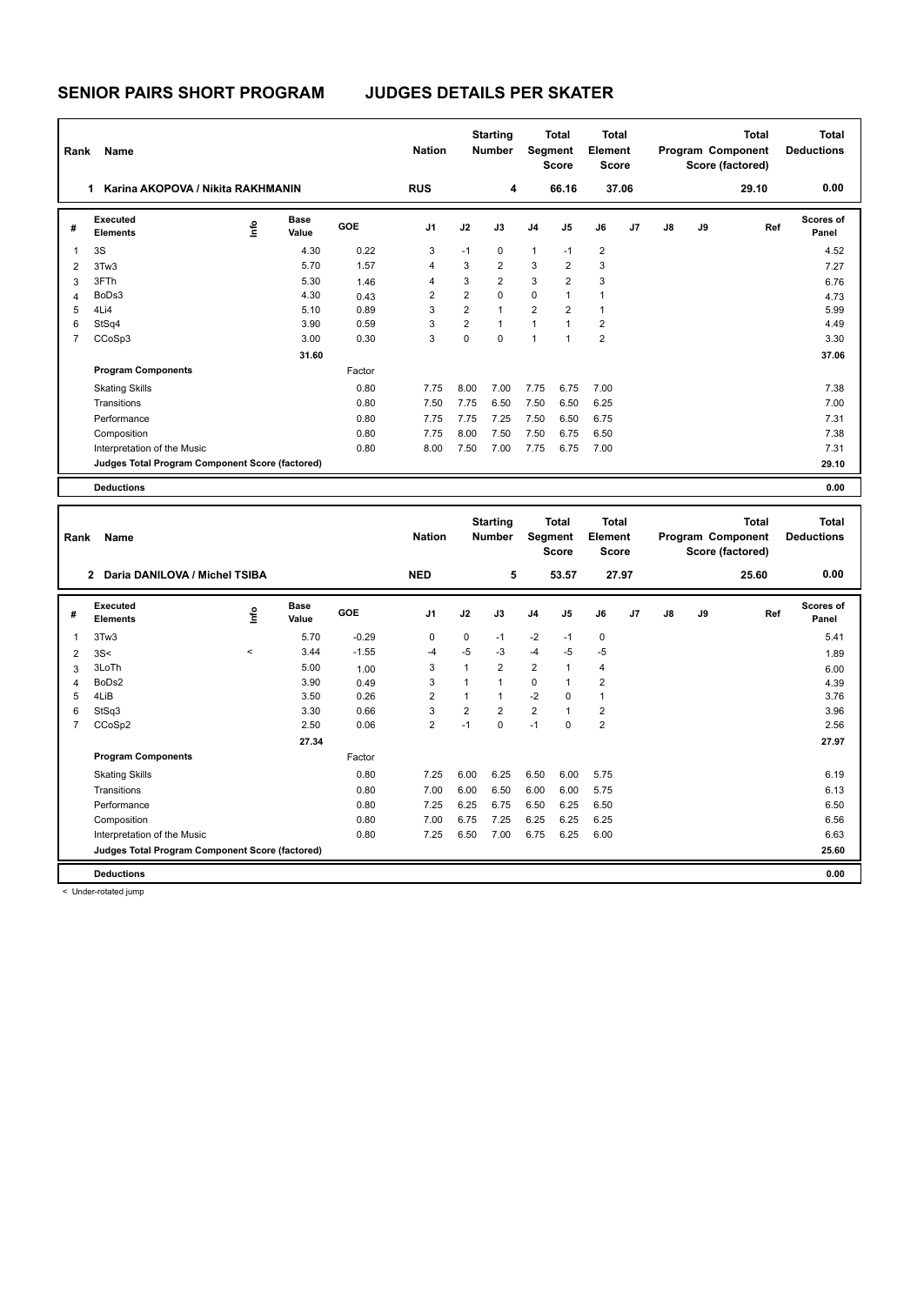| Rank           | Name                                            |    |                      |            | <b>Nation</b>  |                | <b>Starting</b><br><b>Number</b> | Segment        | <b>Total</b><br><b>Score</b> | Total<br>Element<br><b>Score</b> |       |    |    | Total<br>Program Component<br>Score (factored) | <b>Total</b><br><b>Deductions</b> |
|----------------|-------------------------------------------------|----|----------------------|------------|----------------|----------------|----------------------------------|----------------|------------------------------|----------------------------------|-------|----|----|------------------------------------------------|-----------------------------------|
|                | Nika OSIPOVA / Dmitry EPSTEIN<br>3              |    |                      |            | <b>NED</b>     |                | $\overline{2}$                   |                | 51.43                        |                                  | 29.43 |    |    | 22.00                                          | 0.00                              |
| #              | Executed<br><b>Elements</b>                     | ١m | <b>Base</b><br>Value | <b>GOE</b> | J <sub>1</sub> | J2             | J3                               | J <sub>4</sub> | J <sub>5</sub>               | J6                               | J7    | J8 | J9 | Ref                                            | <b>Scores of</b><br>Panel         |
| $\overline{1}$ | 3S                                              |    | 4.30                 | 0.11       | 2              | $-1$           | $\mathbf 0$                      | $-1$           | 0                            | $\overline{2}$                   |       |    |    |                                                | 4.41                              |
| $\overline{2}$ | 3Tw2                                            |    | 5.40                 | 0.00       | $\overline{2}$ | $\Omega$       | $-2$                             | $-1$           | $-1$                         | $\overline{2}$                   |       |    |    |                                                | 5.40                              |
| 3              | 3FTh                                            |    | 5.30                 | $-0.80$    | $-3$           | $-2$           | $-2$                             | $-1$           | $-1$                         | $-1$                             |       |    |    |                                                | 4.50                              |
| 4              | 4Li4                                            |    | 5.10                 | 0.00       | $-2$           | 0              | $\mathbf 0$                      | $\mathbf 0$    | $\Omega$                     | $\mathbf{1}$                     |       |    |    |                                                | 5.10                              |
| 5              | <b>BoDsB</b>                                    |    | 3.10                 | 0.16       | 1              | $\Omega$       | $\Omega$                         | $\mathbf{1}$   | $\Omega$                     | $\overline{2}$                   |       |    |    |                                                | 3.26                              |
| 6              | CCoSp4                                          |    | 3.50                 | 0.53       | $\overline{2}$ | $\overline{2}$ | $\Omega$                         | $\overline{2}$ | $\Omega$                     | $\overline{2}$                   |       |    |    |                                                | 4.03                              |
| 7              | StSq2                                           |    | 2.60                 | 0.13       | 1              | 0              | $\Omega$                         | $\mathbf 0$    | $\overline{1}$               | $\overline{2}$                   |       |    |    |                                                | 2.73                              |
|                |                                                 |    | 29.30                |            |                |                |                                  |                |                              |                                  |       |    |    |                                                | 29.43                             |
|                | <b>Program Components</b>                       |    |                      | Factor     |                |                |                                  |                |                              |                                  |       |    |    |                                                |                                   |
|                | <b>Skating Skills</b>                           |    |                      | 0.80       | 6.25           | 5.00           | 5.00                             | 6.25           | 5.25                         | 5.75                             |       |    |    |                                                | 5.56                              |
|                | Transitions                                     |    |                      | 0.80       | 6.00           | 4.50           | 4.75                             | 5.75           | 4.75                         | 5.50                             |       |    |    |                                                | 5.19                              |
|                | Performance                                     |    |                      | 0.80       | 6.25           | 4.75           | 5.25                             | 6.00           | 5.25                         | 6.25                             |       |    |    |                                                | 5.69                              |
|                | Composition                                     |    |                      | 0.80       | 6.00           | 5.25           | 4.75                             | 6.25           | 5.00                         | 6.00                             |       |    |    |                                                | 5.56                              |
|                | Interpretation of the Music                     |    |                      | 0.80       | 5.75           | 5.00           | 5.00                             | 7.00           | 5.25                         | 6.00                             |       |    |    |                                                | 5.50                              |
|                | Judges Total Program Component Score (factored) |    |                      |            |                |                |                                  |                |                              |                                  |       |    |    |                                                | 22.00                             |
|                | <b>Deductions</b>                               |    |                      |            |                |                |                                  |                |                              |                                  |       |    |    |                                                | 0.00                              |

| Rank           | Name                                            |            |                      |         | <b>Nation</b>  |          | <b>Starting</b><br><b>Number</b> | Segment        | <b>Total</b><br><b>Score</b> | <b>Total</b><br>Element<br><b>Score</b> |       |    |    | <b>Total</b><br>Program Component<br>Score (factored) | Total<br><b>Deductions</b> |
|----------------|-------------------------------------------------|------------|----------------------|---------|----------------|----------|----------------------------------|----------------|------------------------------|-----------------------------------------|-------|----|----|-------------------------------------------------------|----------------------------|
|                | Milania VÄÄNÄNEN / Mikhail AKULOV<br>4          |            |                      |         | <b>FIN</b>     |          | 3                                |                | 45.64                        |                                         | 25.69 |    |    | 20.95                                                 | $-1.00$                    |
| #              | <b>Executed</b><br><b>Elements</b>              | <b>Lin</b> | <b>Base</b><br>Value | GOE     | J <sub>1</sub> | J2       | J3                               | J <sub>4</sub> | J <sub>5</sub>               | J6                                      | J7    | J8 | J9 | Ref                                                   | Scores of<br>Panel         |
| 1              | 2Tw3                                            |            | 3.20                 | 0.40    | 2              | $\Omega$ | 1                                | $\overline{1}$ | $\mathbf 1$                  | $\overline{2}$                          |       |    |    |                                                       | 3.60                       |
| 2              | 3T                                              |            | 4.20                 | $-2.10$ | $-5$           | $-5$     | $-5$                             | $-5$           | $-5$                         | $-5$                                    |       |    |    |                                                       | 2.10                       |
| 3              | 3STh                                            |            | 4.40                 | 0.44    | 2              |          | 0                                | $\overline{1}$ | 0                            | $\overline{2}$                          |       |    |    |                                                       | 4.84                       |
| 4              | BoDs3                                           |            | 4.30                 | 0.65    | 2              |          | 1                                | 1              | 2                            | $\overline{2}$                          |       |    |    |                                                       | 4.95                       |
| 5              | 4Li3                                            |            | 4.70                 | 0.35    | $\mathbf{1}$   | $\Omega$ | $\Omega$                         | $\overline{1}$ | 2                            | $\mathbf{1}$                            |       |    |    |                                                       | 5.05                       |
| 6              | StSq2                                           |            | 2.60                 | 0.00    | 0              | $\Omega$ | $\Omega$                         | $\mathbf 0$    | $\Omega$                     | $\mathbf 0$                             |       |    |    |                                                       | 2.60                       |
| $\overline{7}$ | CCoSp3                                          |            | 3.00                 | $-0.45$ | $\mathbf 0$    | $-2$     | $-1$                             | $-2$           | $-2$                         | $-1$                                    |       |    |    |                                                       | 2.55                       |
|                |                                                 |            | 26.40                |         |                |          |                                  |                |                              |                                         |       |    |    |                                                       | 25.69                      |
|                | <b>Program Components</b>                       |            |                      | Factor  |                |          |                                  |                |                              |                                         |       |    |    |                                                       |                            |
|                | <b>Skating Skills</b>                           |            |                      | 0.80    | 6.50           | 5.25     | 5.25                             | 5.50           | 5.75                         | 5.75                                    |       |    |    |                                                       | 5.56                       |
|                | Transitions                                     |            |                      | 0.80    | 5.75           | 5.00     | 4.75                             | 4.75           | 5.25                         | 4.25                                    |       |    |    |                                                       | 4.94                       |
|                | Performance                                     |            |                      | 0.80    | 6.25           | 5.00     | 4.75                             | 5.00           | 5.50                         | 5.50                                    |       |    |    |                                                       | 5.25                       |
|                | Composition                                     |            |                      | 0.80    | 6.25           | 5.25     | 5.00                             | 5.25           | 5.50                         | 5.00                                    |       |    |    |                                                       | 5.25                       |
|                | Interpretation of the Music                     |            |                      | 0.80    | 6.00           | 5.00     | 5.00                             | 4.75           | 5.50                         | 5.25                                    |       |    |    |                                                       | 5.19                       |
|                | Judges Total Program Component Score (factored) |            |                      |         |                |          |                                  |                |                              |                                         |       |    |    |                                                       | 20.95                      |
|                | <b>Deductions</b>                               |            | Falls:               | $-1.00$ |                |          |                                  |                |                              |                                         |       |    |    |                                                       | $-1.00$                    |